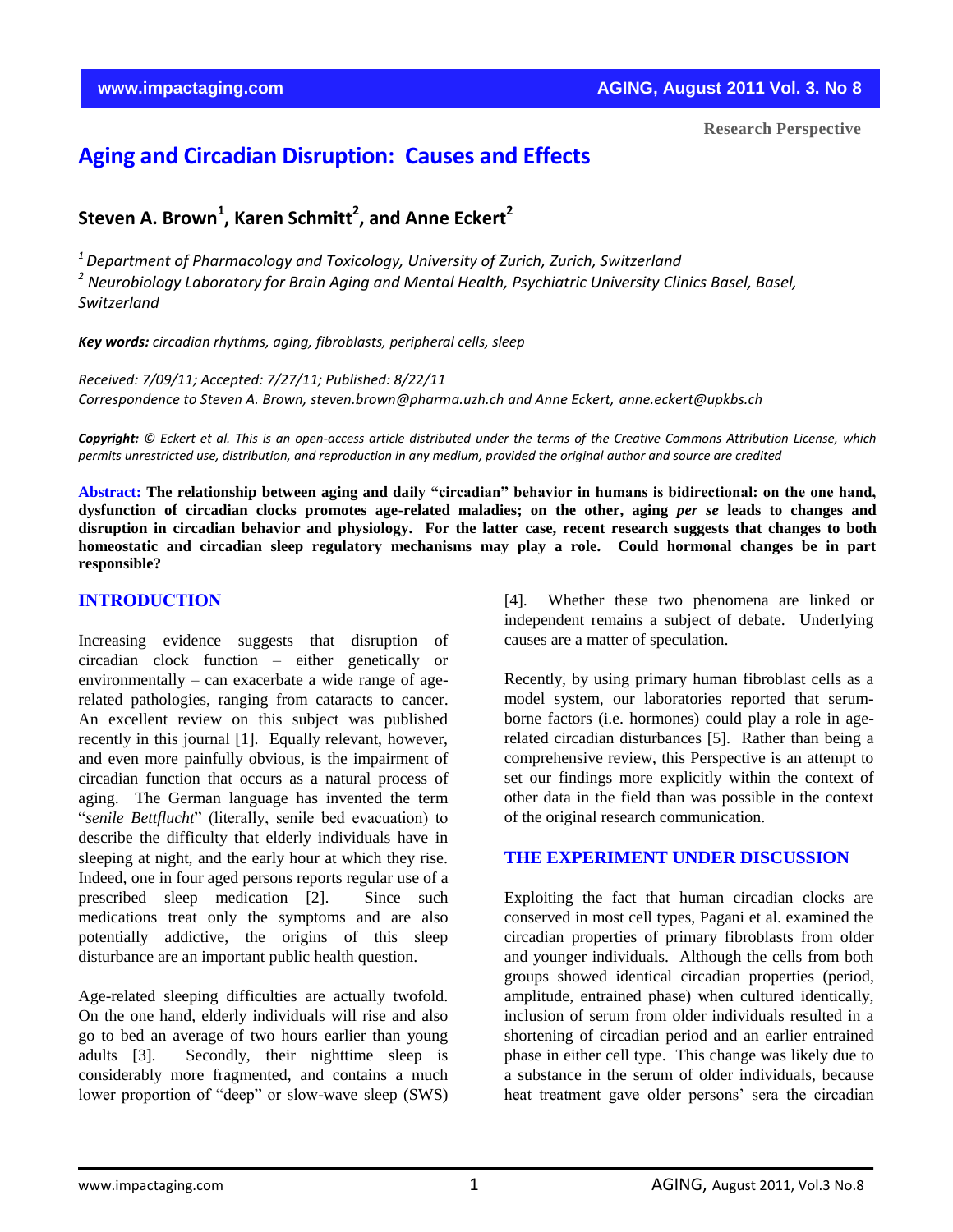

**Figure 1: Top panel.** *In vivo,* a central clock in the suprachiasmatic nucleus (SCN) determines the timing of daily behavior, and communicates this timing to peripheral clocks in other tissues and brain loci that control sleep. The timing of sleep influences clock phase by controlling when the eyes receive environmental light. *Inset graph,* This light phase-shifts the clock differently at different times of day (Data reproduced from [11]). *Black stars*, Feedback loops affecting sleep in the elderly. 1. A shorter period in the SCN would shift sleep earlier, but this has not been observed experimentally in humans. 2. Changes to sleep-wake structure, either by affecting homeostatic sleep or by affecting the circadian drive to sleep at night, 3. could feed back to affect light availability and therefore clock phase because of natural time-dependent differences in phase shifting. 4. Hormones could directly affect peripheral clocks at sleep-wake centers to affect sleep timing without altering the central clock in the SCN. **Bottom panel.** *In vitro,* treatment of primary human fibroblasts with serum from older subjects (OS) results in a shorter period and an earlier phase of cellular circadian rhythms than that obtained with serum from younger subjects (YS). Heat treatment (OSHI) abolished this effect. (Data reproduced from [5].)

properties of younger persons' sera, but did not change the properties of younger persons' sera (Figure 1, bottom) [5].

#### **BACKGROUND**

In principle, sleep is regulated by two separable processes: a circadian one, which pushes diurnal species such as humans to sleep preferentially at night; and a homeostatic one, by which sleep drive increases with increasing time spent awake [6].

The circadian process is driven by a biological "circadian" clock. In mammals, the central clock controlling diurnal behavior is located in the suprachiasmatic nucleus of the brain hypothalamus (the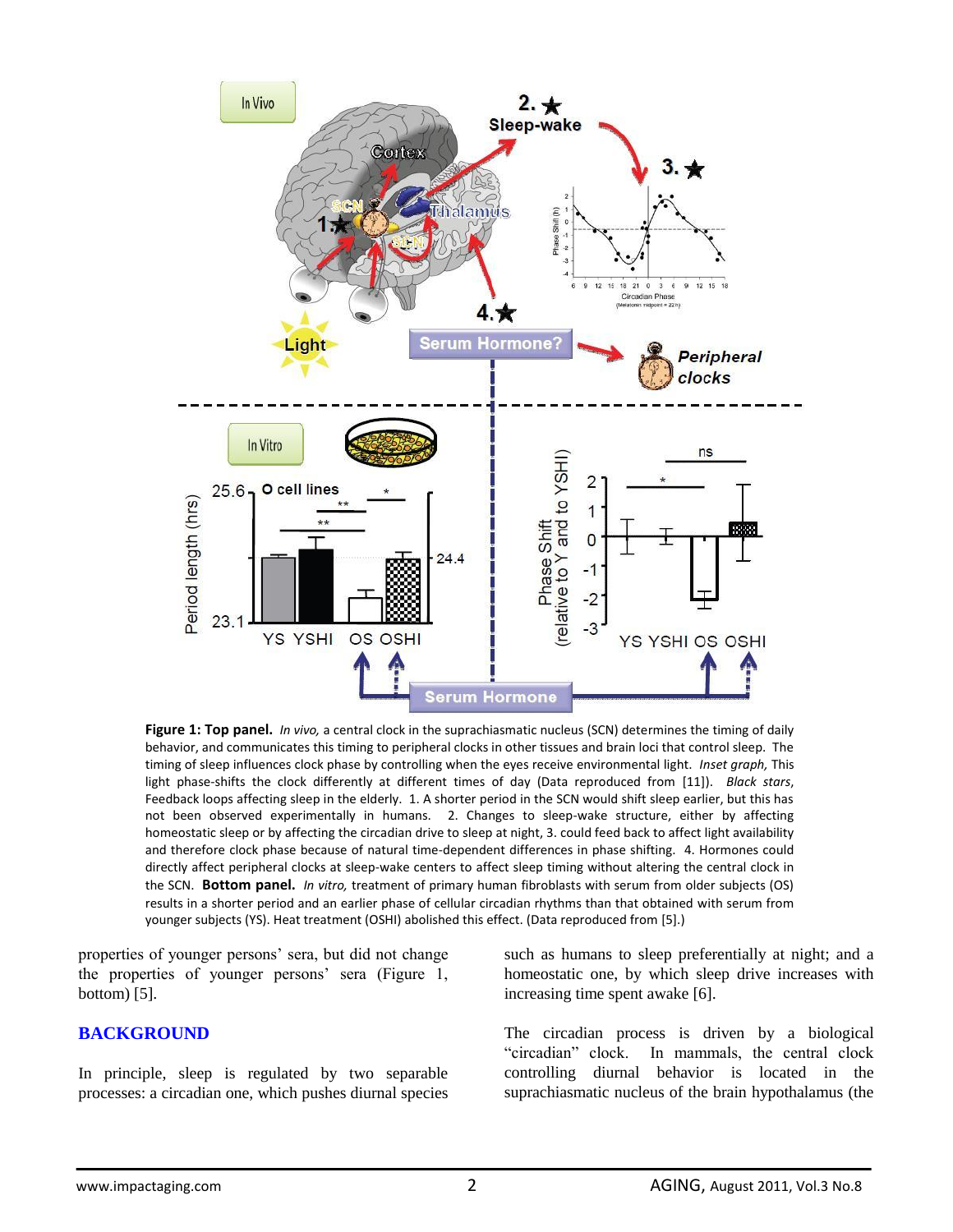SCN). Its mechanism is cell-autonomous, and is duplicated in "slave" clocks in nearly all the cells of the body. The molecular mechanism of this clock has been reviewed previously, including in this journal [1]. Numerous studies have demonstrated that its genetically encoded period length (the time taken for one complete cycle under constant conditions) directly affects the phase of human behavior and gene expression: individuals with longer periods have a later phase than those with shorter periods, looking either at human behavior or at gene expression [7-9].

In mammals, entrainment of the circadian clock to its environment is driven predominantly at the ocular level by environmental light. Hence, blind individuals with an endogenous clock period significantly different from 24 hours are unable to synchronize to the solar day [10]. The response of the clock to light is asymmetric, and light at different times of the day or night will shift the clock in different directions and by different amounts (Figure 1, bottom inset). As one might predict, evening light delays the clock, and morning light advances it [11].

The homeostatic process is much less well understood at the molecular level, but may be a fundamental property of neural assemblies [12]. It involves global synchronization of rhythmic thalamocortical firing patterns whose hallmark is a predominance of particular frequencies measured by EEG. Sleep is divided into different "stages" characterized by different frequency bands, and an individual will typically alternate among these stages in a defined pattern for several episodes during the night. The "intensity" of sleep is determined by time spent awake, by genetic factors, and by environmental disturbance, with more profound sleep characterized by a greater intensity of these EEG frequencies, indicative of more pervasive neuronal synchrony [13].

## **THEORY**

Purely theoretically, based upon the mechanisms outlined above, numerous hypotheses can be advanced to explain the disruption of sleep in the elderly. Let us consider the two features of this disruption separately. The earlier bedtime and waking time of elderly individuals could be a result of a shortening of endogenous circadian period. It could also arise from a change in the way the clock changes phase in response to light: anything that resulted in a net gain of morning light or loss of evening light would result in an earlier

phase. Finally, the early phase of elderly individuals could arise from homeostatic effects: an increased sleep need would advance bedtime or delay wake time, and a decreased sleep need would advance wake time or delay bedtime.

The second property of sleep in the elderly is its fragmentation. Lower circadian amplitude would result in greater difficulty in sleeping at night, and greater ease of napping. Alternatively, homeostatic processes could play a role: lower homeostatic sleep drive would also result in sleep fragmentation. Greater susceptibility to environmental disturbance would have the same effect.

By imagining age-related changes to both homeostatic and circadian mechanisms, it is possible to rationalize separately the earlier phase and the increased fragmentation of sleep that occur in elderly individuals [14]. However, explaining both effects with the same hypothesis is not simple. One idea is that dampened circadian amplitude results in sleep fragmentation at night and daytime napping [15]. These changed sleep patterns would be reinforced by changes in the timing of light, which shifts phase earlier [16]. A second hypothesis suggests that reduction in homeostatic sleep drive could accomplish the same effect, fragmenting sleep directly and shifting phase via altered light choice [17]. These models are shown schematically in Figure 1.

## **OBSERVATIONS**

Although numerous behavioral studies have been conducted over the past decade to address these hypotheses, no clear picture has emerged. Evidence to support and contradict each of them exists:

Circadian period length: Although a shortened behavioral period length as a consequence of age has been observed in some animals [18], careful studies of older humans under conditions of "forced desynchrony" show no hint of such changes. In these experiments, subjects were kept under photoperiods so long (28h) that their endogenous circadian clocks could not adjust. Circadian period was determined under these "freerunning" conditions by measuring rhythmic expression of the hormone melatonin, or diurnal variation in body temperature [14]. Pagani et al. showed shortening of period in human fibroblasts, but only in the presence of blood serum from older individuals [5].

Phase shifting: In humans, phase shifts in response to very bright light do not differ significantly between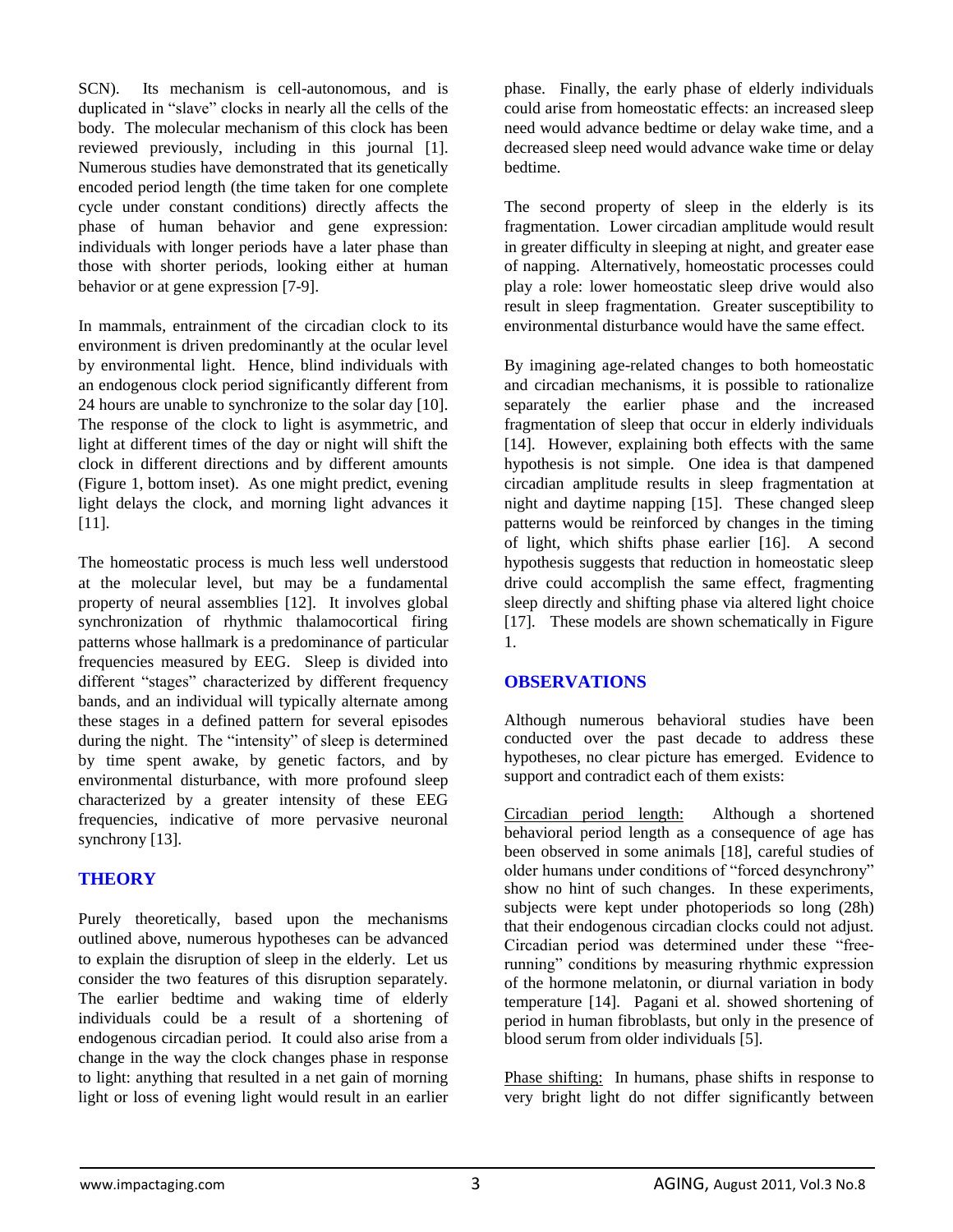older and younger subjects, at least for phase delays [19, 20]. Phase advances were attenuated in some studies [19, 21], but this data would not explain *earlier* phases in older individuals. Moreover, these studies used very bright light to obtain maximum phaseshifting. Whether these results can be generalized to dimmer light remains an open question, because considerable reduction in lens transmission occurs with age [22], and reduced phase delays in response to moderate light have been reported [23].

Circadian Amplitude: Changes in circadian amplitude are more difficult to measure. Certainly, melatonin production has been shown in multiple studies to diminish with age [24], but it is not clear that this reflects a change in circadian amplitude *per se*: size and calcification of the pineal gland that produces melatonin also diminish with age [25, 26]. Circadian rhythms of body temperature also decline with aging, but these are in part activity-determined [27].

Sleep fragmentation: Changes in sleep patterns in the elderly have been well-documented, but ascribing them specifically to circadian or homeostatic changes are more difficult. For example, a tendency toward shallow, fragmented sleep could be explained by a weakened circadian arousal signal at that time [15]. Surprisingly, recent studies suggest that older adults have *less* daytime sleep propensity than younger ones [4]. At the same time, total sleep duration is reduced, *and* sleep fragmentation increases. These results imply effects upon homeostatic control -- specifically, a reduction in sleep need has been documented in elderly individuals [28], accompanied by a reduction in sleep efficiency. Partly contradicting this, the response to low sleep pressure in laboratory conditions is similar in younger and older individuals, suggesting an interplay between circadian and homeostatic effects [29].

## **UNCERTAIN CONCLUSIONS**

So far, little evidence exists to suggest that the period length of circadian behavior is changed in elderly individuals. Moreover, although studies suggest that homeostatic sleep is affected in fundamental ways in older individuals, these observations are likely insufficient to explain the marked circadian changes observed. In forced desynchrony studies that showed increased sleep fragmentation, investigators also observed an earlier sleep onset relative to the phase of the hormone melatonin [14]. Similarly, under constant routine studies under constant dim light, the phase of gene expression in blood cells is still advanced [30]. Since the light cycle in these studies was *not* systematically affecting the circadian clock, these results imply that changes in circadian phase are unlikely to be explained via strictly homeostatic mechanisms affecting light choice. Of course, homeostatic sleep mechanisms might also have more direct effects upon the circadian oscillator [31, 32], but these mechanisms remain to be explored.

Against this context, Pagani *et al.* postulated that hormonal changes in elderly individuals could alter circadian period in peripheral cells. In an environment entrained by the solar day, such changes would easily translate into changes in phase. These observations do not, however, explain age-related changes in circadian amplitude or in homeostatic sleep. Moreover, such an explanation presumes that nuclei in the brain directing sleep timing are affected by this hormone, but that the master clock in the suprachiasmatic nuclei is not (since no corresponding changes in human behavioral period have been documented). Thus, it is at best a partial explanation. What makes it attractive is that hormonal changes offer the likely possibility of pharmacological remedy.

## **FUTURE DIRECTIONS**

This Perspective has confined itself (mostly) to discussion of specific theories about the interplay among aging, sleep, and the circadian clock. Already, mutation and gene profiling studies have implicated specific clock genes in the ageing process [1, 33, 34]. In fact, however, the best evidence for any model comes in the form of detailed mechanisms, and here is undoubtedly where future research will be directed. For example, in rodent models, aging is correlated with losses of specific classes of neurons (orexin and CRH) that could affect sleep architecture [35]. Experiments to address whether these changes are necessary and sufficient to explain fragmented sleep -- and whether similar changes are observed in the aged human brain that correlate with sleep disturbance – will reinforce homeostatic models. Similarly, it is well-known that human aging is accompanied by large alterations in hormone balance, both in the hypothalamic-pituitaryadrenal axis and elsewhere [36]. If Pagani *et al.* wish to suggest that a hormone is in part responsible for agerelated circadian dysfunction, then the best evidence in their favor would be identification of the suspected factor and characterization of its effects.